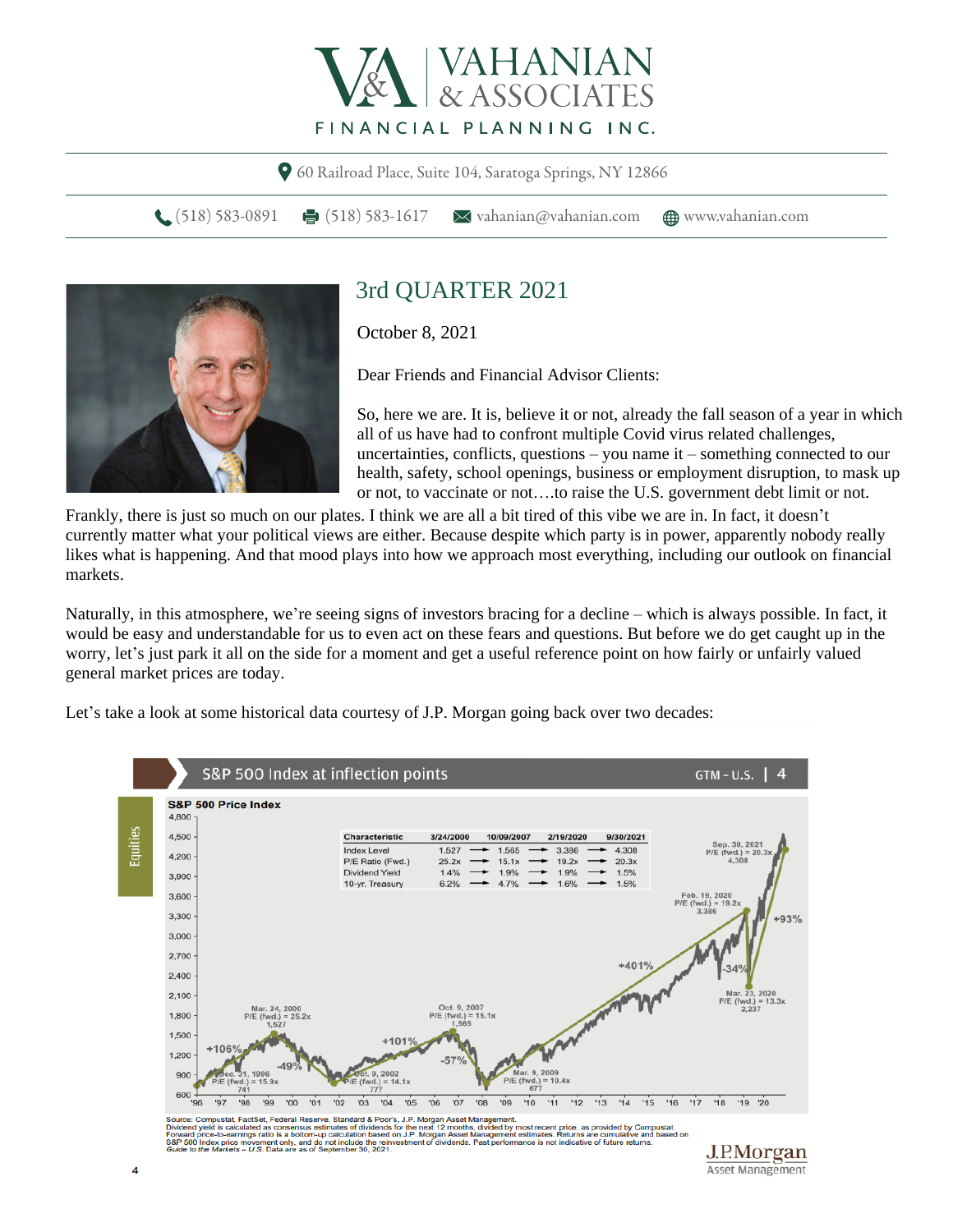Consider the following. Over 21 years ago, in March of 2000, the U.S. stock market's S&P 500 Index was trading at a forward price-earnings ratio (P/E Ratio) of over 25. That means a \$25 stock only had one dollar in earnings. Such a multiple of earnings was pretty high, particularly when you consider what your other options were. Consider this incredibly important and compelling alternative. At the same point in time, U.S. Government guaranteed 10-year Treasury Notes were paying over six percent. And your local bank was often offering even more. And that means without any risk to principal, you could get over six percent from the U.S. Government and possibly even more from a bank. So, why bother with stocks? Of course, there were many other economic and speculative challenges at the time, but it was still not that surprising that stocks soon went down.

So, now let's consider where we are in the present. Right now, as of quarter end, stocks are trading at 20 times forward earnings. That's 20 percent lower than over 21 years ago. Yes, the broad stock market is cheaper than it was 21 years ago. But of course, just because it's cheaper by one metric doesn't make it cheap. We still have to ask what our other choices might be. What would compel an investor to dump their stocks and put their money someplace else? Well, are interest rates in the same place as March of 2000? Can you get over 6 percent in a U.S. Treasury note or even more from a local bank? No... you can't. Right now, the 10-year U.S. Treasury Note doesn't pay 6.2%. It pays 1.5%. Short term Treasuries offer less than one percent. And banks accounts pay virtually nothing. Yes, your principal is considered safe or stable. But the trade-off is you get nothing.

And here is where our sense of fair stock market valuations become a bit more sanguine. Being offered nothing is not compelling incentive to sell what you own, unless you're really scared. And even though there are many unpleasant factors in play right now, corporate earnings, despite all of our challenges, are still rising. Our economic outlook, despite all the headwinds, is pretty good. And that means if stock market prices don't rise…and earnings do, markets will become even cheaper. That's basic math.

The point to take away here is that while this is only one of many factors a sound investor considers, it plays an important role. It's part of a competition, a "tug of war" game that greatly influences how we invest. On one side of the figurative rope, the opportunity and risk of stocks pulling at you with the hope of great returns. On the other side, fixed income markets like the U.S. Government, businesses or banks offering an interest rate that might pull you away from all that stock nonsense. How we feel about the world, our economy, prospects going forward…all those issues play into how much we are pulled *to* or *away* from risk investments. So, sure when we are more concerned – like right now – about what's happening, and questioning what might come next, we don't need to be offered that high of an interest rate to abandon our stock investments and head elsewhere. But when the current offer is basically nothing…. that might not be enough to get investors to jump ship or pull out. In fact, if some of the issues we've mentioned resolve themselves more positively, thus reducing investor concerns, some of the \$19 trillion sitting on the sideline in various forms of cash could get pulled into markets as opposed to stockholders pulling out. Stay tuned. We'll see. By the way. We're always here.

Stay safe and well everyone,

- Setting C. Uller

Jeffrey C. Vahanian